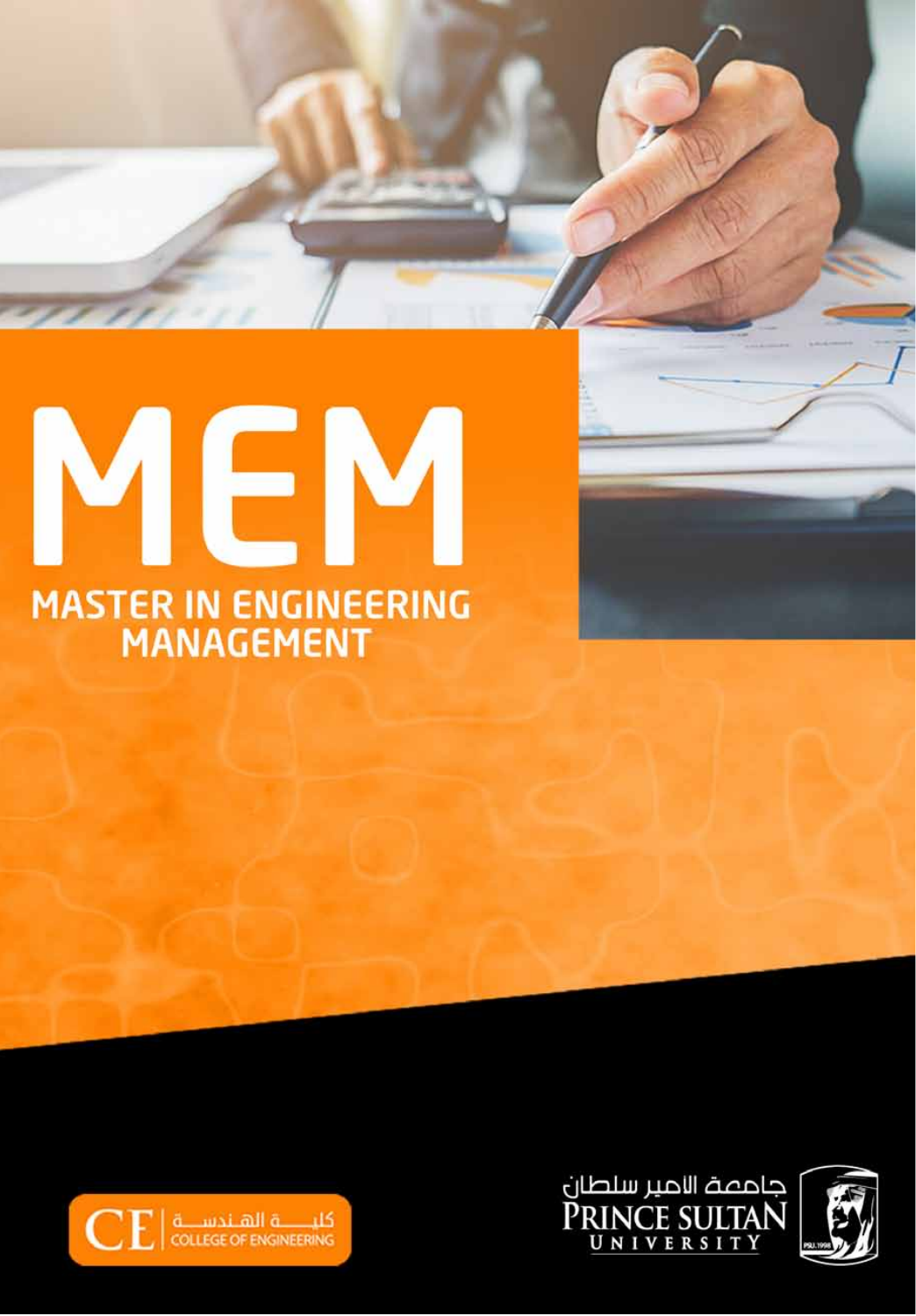# **Master in Engineering Management (MEM)**

## **INTRODUCTION**

The Master in Engineering Management program (MEM) is designed to accelerate the development of engineering management skills among Professional in the area Engineering, Computing, Architecture and Design. It offers graduate students an opportunity to develop the technical expertise and the business competence that is in high demand for management positions in technology-based industry.

PSU-CE Master of Engineering Management is an interdisciplinary program that bridges the gaps between the fields of engineering, technology, and business. The program provides a solid balance of fundamental engineering principles, management and leadership techniques, and the art and science of business within the engineering industry. Students gain the theoretical, quantitative, and analytical skills and tools they will need to contribute to interdisciplinary teams or to take a leadership position in engineering management and address complex business challenges with innovative, practical, and effective solutions.

All students are prepared for various potential careers in the engineering management field, including project management, product development and management, supply chain management, construction management, and technical organizations.

#### **PROGRAM VISION**

To be a leading Engineering Management program that is recognized locally and internationally for quality education and developing future leaders.

## **PROGRAM MISSION**

To provide accessible education in the theory and application of engineering management that prepares participants for successful careers in industry, government, and academia aligned and inspired by the Saudi Vision transformative programs.

1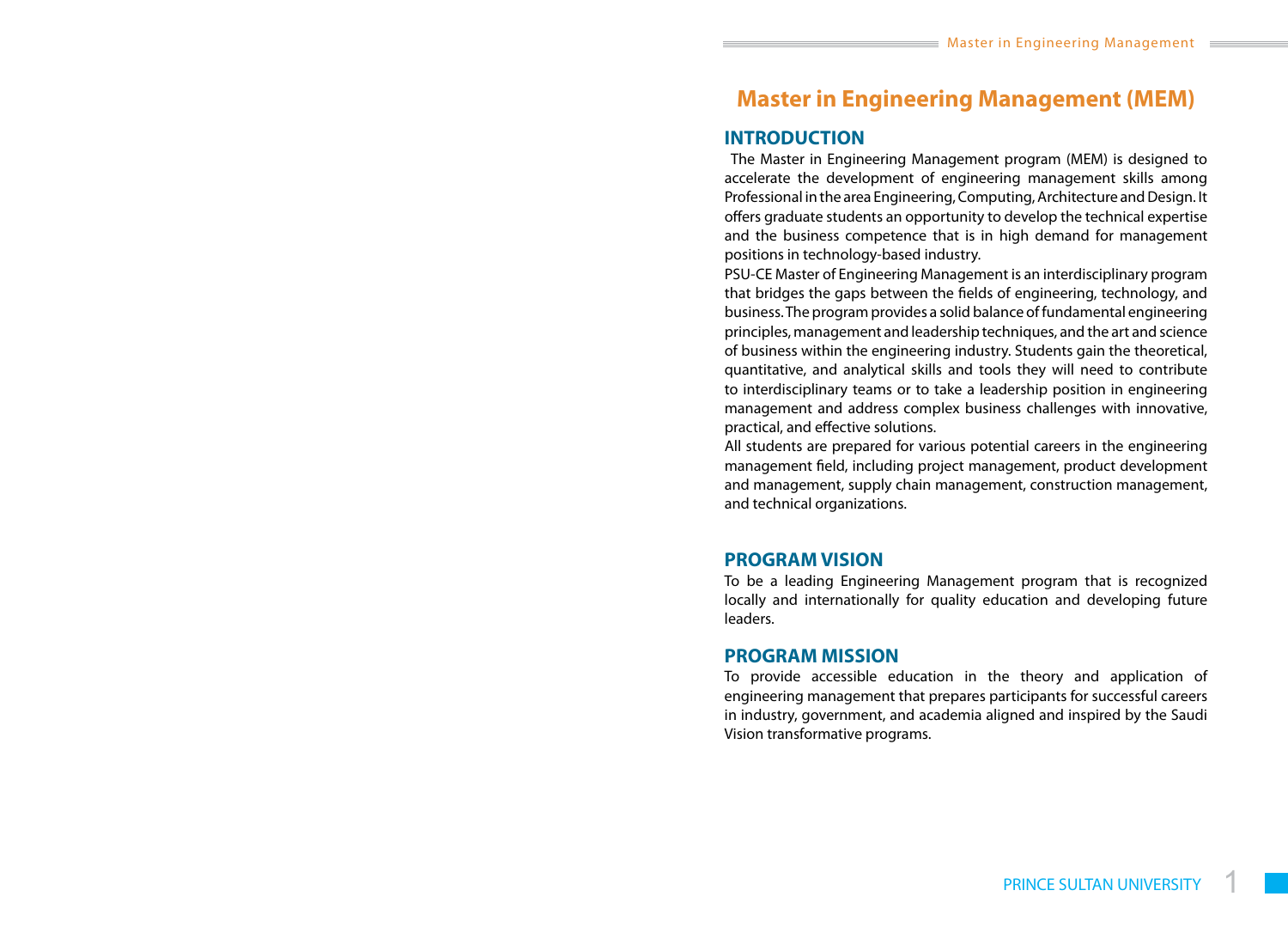## **GRADUATION REQUIREMENTS**

To receive the Master's degree, students must satisfy the requirements related to credits, program of study, and other courses within the maximum period that is specified in the PSU Graduate Rules and Regulations. The requirements are as follow:

- Complete the credits required by the respective program track
- Satisfy program requirements

## **PROGRAM OBJECTIVES| THE CABABILITY OF:**

- Thinking strategically while respecting engineering principles.
- Addressing managerial problems from an engineering point of view.
- Developing innovative approaches for management decisions.
- Understanding how to manage an ever changing technology base.
- Developing a systems approach to problem and/or opportunity definition.

## **PROGRAM LEARNING OUTCOMES| THE ABILITY TO:**

• Prepare participants for a lifelong career addressing the critical technical and managerial needs of private and public organizations.

- Emphasize developing analytic abilities, making better decisions, developing and executing strategies, and leading people who innovate.
- Use basic engineering concepts flexibly in a variety of contexts.
- Apply knowledge, skills and techniques of engineering and management to execute contemporary projects and operations effectively and efficiently.
- Understand the concepts and application of good management practices
- to foster innovation and sustain global competitiveness.
- Demonstrate leadership and effective communicate skills.

## **CAREER OPPORTUNITIES**

- Management Consultant Senior Lead Business Analyst
- Program and Project Management Cost Systems Analyst
- Business Development Entrepreneurship
- Operations Manager  **Industrial Management Engineer**
- Construction Management Engineer Construction Project Engineer

## **STUDY PLAN**

The MEM program consists of 3 tracks:

- 1. Construction Management
- 2. Industrial and System Engineering
- 3. Project Management

Student can choose the track that fit their expertise and desire. The student can also choose to follow either Thesis option or non-thesis option.

## **DEGREE REQUIREMENTS**

The degree requirements for Thesis and Non-Thesis option are:

| <b>Thesis Option</b>                                              | <b>Non-Thesis option</b>                      |
|-------------------------------------------------------------------|-----------------------------------------------|
| Successful completion of a 24 credit hours of graduate<br>courses | Successful completion of a 30 credit hours of |
| Completion and successful defense of a Master thesis              | graduate courses                              |

The courses are selected based on the approval of the advisor and the graduate committee coordinator. The student has to maintain at least a GPA of 3.0.

## **STRUCTURE OF THE PROGRAM**

**1- Thesis Option:** Twenty four Credit hours and a six credit hours thesis are required:

| <b>Number &amp; Type of Courses</b> | <b>Credit Hours (CRS)</b> |
|-------------------------------------|---------------------------|
| 4 Core Courses                      |                           |
| 4 Elective Courses                  |                           |
| <b>Master Thesis</b>                |                           |
| Total                               | 30                        |

**2- Non-Thesis Option:** Thirty Credit hours of core and elective courses are required:

| <b>Number &amp; Type of Courses</b> | <b>Credit Hours (CRS)</b> |  |
|-------------------------------------|---------------------------|--|
| 4 Core Courses                      |                           |  |
| <b>6 Elective Courses</b>           | 18                        |  |
| Total                               | 30                        |  |

#### **CORE COURSES**

| CODE          | <b>TITLE</b>                          | <b>CRS</b> |
|---------------|---------------------------------------|------------|
| <b>EM 511</b> | <b>Project Management</b>             |            |
| EM 512        | <b>Statistical Quality Analysis</b>   |            |
| <b>EM 513</b> | <b>Engineering Financial Analysis</b> |            |
| <b>EM 514</b> | <b>Strategic Planning</b>             |            |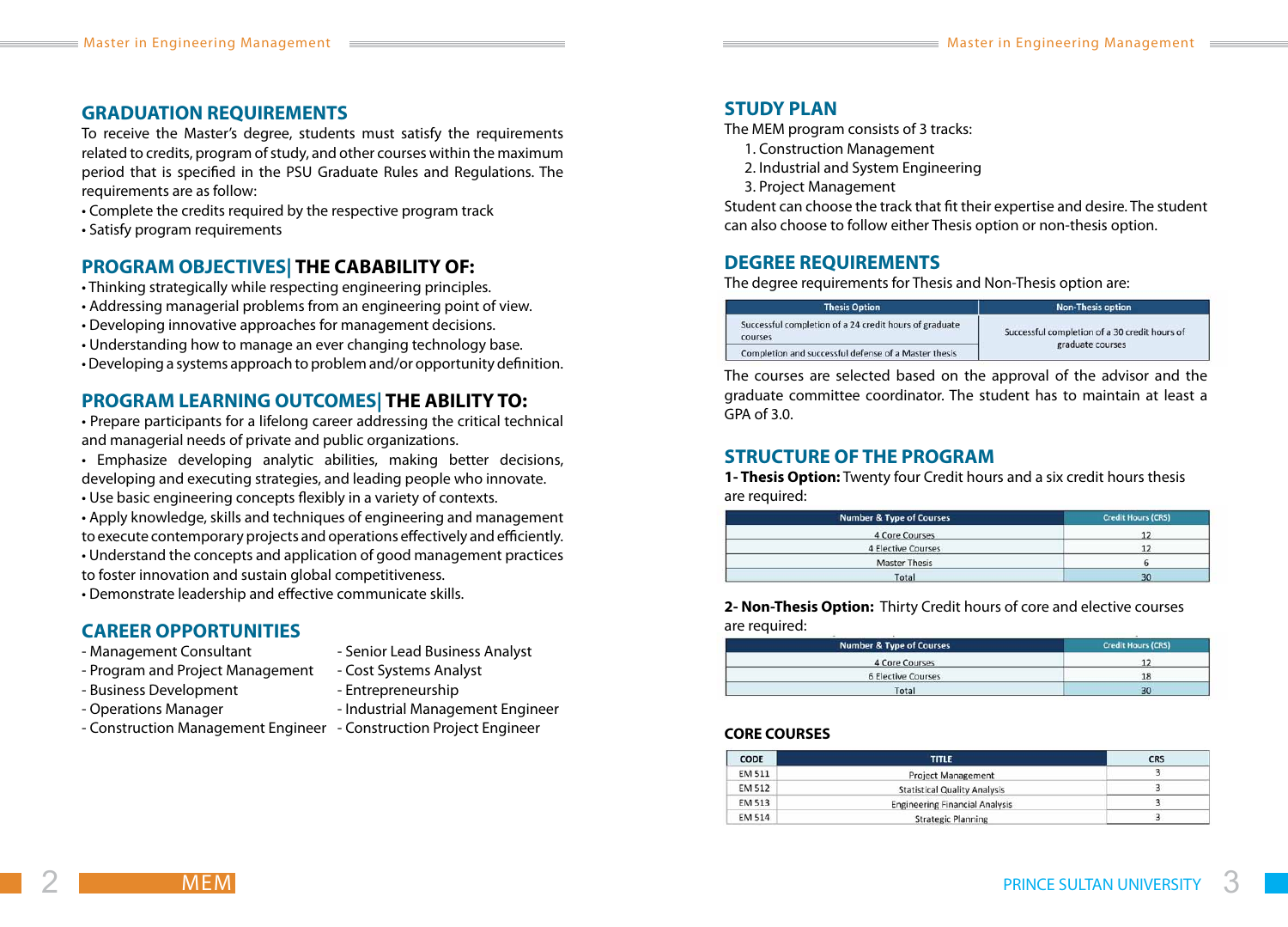#### **ELECTIVE COURSES**

Student should select four courses from the following list to complete the requirement for the degree

| CODE          | <b>TITLE</b>                                                             | <b>CRS</b> |
|---------------|--------------------------------------------------------------------------|------------|
| <b>EM 531</b> | <b>Sustainable Construction</b>                                          | 3          |
| <b>EM 532</b> | <b>Construction Technology and Methods</b>                               | 3          |
| <b>EM 533</b> | Construction Claims and Disputes Resolution                              | 3          |
| <b>EM 534</b> | <b>Construction Project Safety Management</b>                            | 3          |
| <b>EM 535</b> | Application of Information Technology in Construction Project Management | 3          |
| EM 536        | Procurement Process and Cost Estimation                                  | 3          |
| <b>EM 537</b> | <b>Construction Project Scheduling and Planning</b>                      | 3          |
| <b>EM 539</b> | Special Topics in Construction Management                                | 3          |
| <b>EM 551</b> | Lean Manufacturing                                                       | 3          |
| <b>EM 552</b> | <b>Inventory Control and Production System</b>                           | 3          |
| EM 553        | Introduction to Operation Engineering Management Decision Analysis       | 3          |
| <b>EM 554</b> | <b>System Simulation</b>                                                 | 3          |
| <b>EM 555</b> | Advanced Optimization for Engineering Management                         | 3          |
| <b>EM 556</b> | <b>Quality Management for Engineers</b>                                  | 3          |
| <b>EM 557</b> | <b>Engineering Risk Management</b>                                       | 3          |
| <b>EM 558</b> | <b>Supply Chain Engineering</b>                                          | 3          |
| <b>EM 559</b> | Special Topics in Industrial and System Management                       | 3          |
| <b>EM 560</b> | <b>Enterprise productivity</b>                                           | 3          |
| EM 561        | Six Sigma Processes                                                      | 3          |
| EM 571        | Leadership and Organizational Behavior                                   | 3          |
| <b>EM 572</b> | <b>Communicating Technical Information</b>                               | 3          |
| EM 573        | Marketing and Technology Venture                                         | 3          |
| <b>EM 574</b> | <b>Energy Resources Management</b>                                       | 3          |
| <b>EM 575</b> | Project Scheduling and Planning                                          | 3          |
| EM 576        | <b>Operations Management</b>                                             | 3          |
| <b>EM 578</b> | Data Mining for Engineering Applications                                 | 3          |
| <b>EM 579</b> | Special Topics in Project Management                                     | 3          |
| <b>EM 598</b> | Project Research 1                                                       | 3          |
| <b>EM 599</b> | Project Research 2                                                       | 3          |
| EM 600        | <b>MSc Thesis</b>                                                        | 6          |

If a student would like to have a track of the following, he/she should take four courses from the following elective courses, or otherwise he/she can do a general EM degree without any of the track(s).

## **Track 1: Construction Management**

1.Application of Information Technology in Construction Project Management

2. Construction Claims and Disputes Resolution

3.Construction Project Safety Management

4.Construction Project Scheduling and Planning 5.Construction Technology and Methods 6.Procurement Process and Cost Estimation 7.Project Research 8.Special Topics in Construction Management 9.Sustainable Construction

# **Track 2: Industrial and System Engineering**

1.Advanced Optimization for Engineering Management 2.Data Mining for Engineering Applications 3.Engineering Risk Management 4.Enterprise productivity 5.Introduction to Operation Engineering Management Decision Analysis 6.Inventory Control and Production System 7.Lean Manufacturing 8.Project Research 9.Quality Management for Engineers 10.Six Sigma Processes 11.Special Topics in Industrial and System Management 12.Supply Chain Engineering 13.System Simulation

## **Track 3: Project Management**

1.Communicating Technical Information 2.Data Mining for Engineering Applications 3.Engineering Risk Management 4.Leadership and Organizational Behavior 5.Marketing and Technology Venture 6.Operations Management 7.Procurement Process and Cost Estimation 8.Project Research 9.Project Scheduling and Planning 10.Quality Management for Engineers 11.Special Topics in Project Management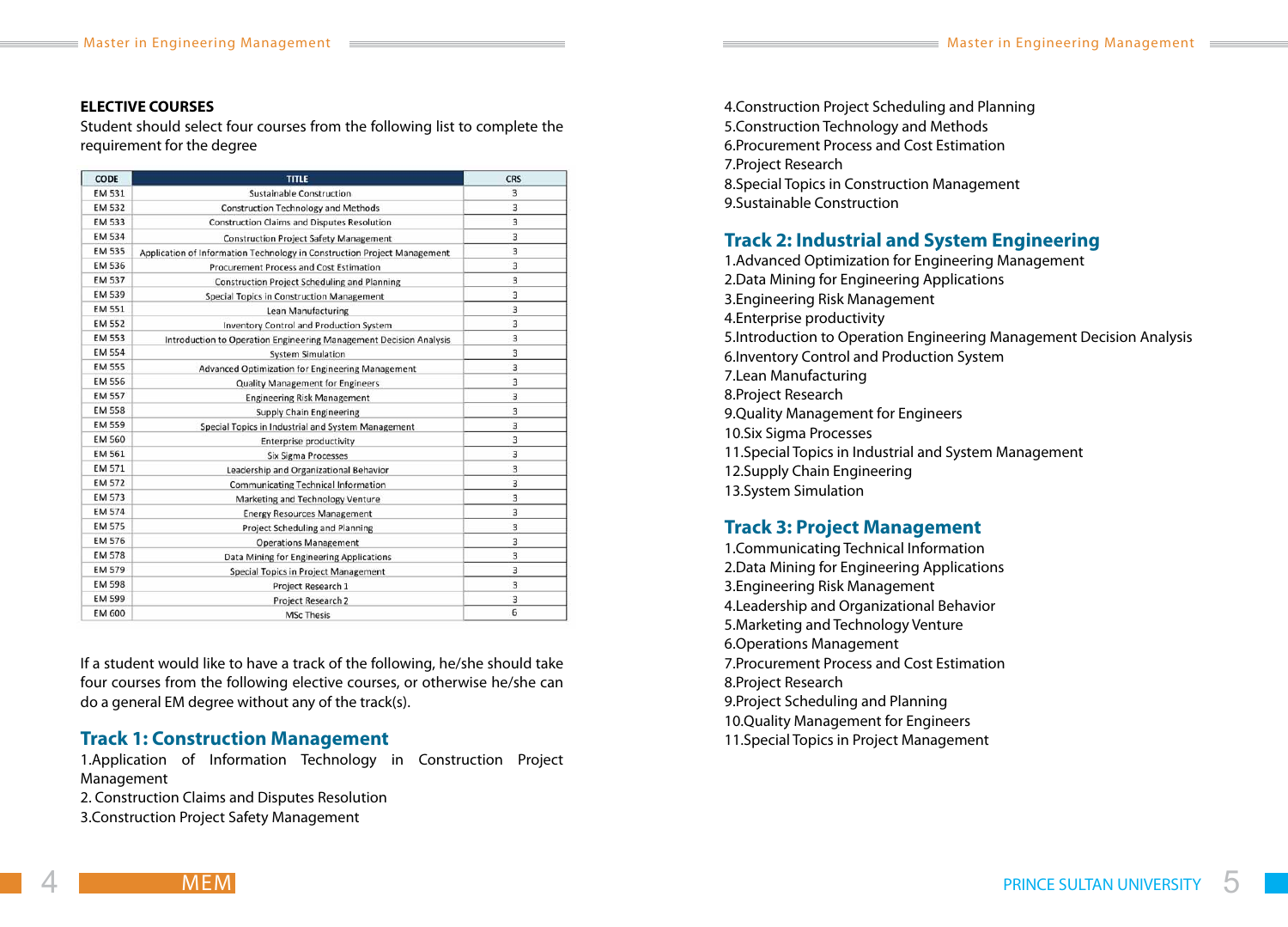## **STUDY PLAN**

#### **1-Thesis Option**

#### **First Semester**

| CODE          | <b>TITLE</b>                          | CRS |
|---------------|---------------------------------------|-----|
| <b>EM 511</b> | Project Management                    |     |
| <b>EM 512</b> | <b>Statistical Quality Analysis</b>   |     |
| <b>EM 513</b> | <b>Engineering Financial Analysis</b> |     |
|               | <b>Total Credit Hours</b>             |     |

#### Second Semester

| CODE          | <b>TITLE</b>              | CRS |
|---------------|---------------------------|-----|
| <b>EM 514</b> | <b>Strategic Planning</b> |     |
| EM 5xx        | <b>Elective Course</b>    |     |
| EM 5xx        | <b>Elective Course</b>    |     |
|               | <b>Total Credit Hours</b> |     |

#### **Third Semester**

| CODE   | <b>TITLE</b>              | <b>CRS</b> |
|--------|---------------------------|------------|
| EM 5xx | <b>Elective Course</b>    |            |
| EM 5xx | <b>Elective Course</b>    |            |
| EM 600 | Thesis                    |            |
|        | <b>Total Credit Hours</b> | 12         |

#### **Forth Semester**

| CODE   | <b>TITLE</b>              | CRS |
|--------|---------------------------|-----|
| EM 600 | <b>Thesis</b>             |     |
|        | <b>Total Credit Hours</b> |     |

#### **2-Non Thesis Option**

#### **First Semester**

| CODE   | <b>TITLE</b>                          | <b>CRS</b> |
|--------|---------------------------------------|------------|
| EM 511 | Project Management                    |            |
| EM 512 | <b>Statistical Quality Analysis</b>   |            |
| EM 513 | <b>Engineering Financial Analysis</b> |            |
|        | <b>Total Credit Hours</b>             |            |

Second Semester

| CODE   | <b>TITLE</b>              | <b>CRS</b> |
|--------|---------------------------|------------|
| EM 514 | <b>Strategic Planning</b> |            |
| EM 5xx | <b>Elective Course</b>    |            |
| EM 5xx | <b>Elective Course</b>    |            |
|        | <b>Total Credit Hours</b> |            |

**Third Semester** 

| <b>CODE</b> | <b>TITLE</b>              | <b>CRS</b> |
|-------------|---------------------------|------------|
| EM 5xx      | <b>Elective Course</b>    |            |
| EM 5xx      | <b>Elective Course</b>    |            |
|             | <b>Total Credit Hours</b> |            |

#### **Forth Semester**

MEM

| CODE                      | <b>TITLE</b>           | <b>CRS</b> |
|---------------------------|------------------------|------------|
| EM 5xx                    | <b>Elective Course</b> |            |
| EM 5xx                    | <b>Elective Course</b> |            |
| <b>Total Credit Hours</b> |                        |            |

# **COURSE DESCRIPTIONS**

#### **EM 511 Project Management**

Credits: 3(3-0-0)

This course will provide knowledge on the fundamental methodologies and analytical techniques for the design and implementation of projects across a wide range of industries. This course provides knowledge on how to organize and manage resources required within the defined scope, time, cost and quality constraints and within acceptable levels of risk. The course provides knowledge on the principles and applications of project management in asset and operations manner. With the knowledge of this course participants can easily apply the different management theories in their respective project to achieve the output within prescribed goals.

#### **EM 512 Statistical Quality Analysis**

#### Credits: 3(3-0-0)

This course covers modern quality control techniques to include the design of statistical process control systems, process/quality improvement, DMAIC process, statistical quality methods for improvement using descriptive statistics, probability distributions, point / interval estimation of parameters and statistical hypothesis testing. Basic methods of statistical process control (SPC), methods for process measurement and capability analysis (including Pareto charts, cause-and- effect diagrams, control chart, SIPOC and Shewhart control charts) are also investigated.

#### **EM 513 Engineering Financial Analysis**

#### Credits: 3(3-0-0)

Financial Engineering is a multidisciplinary field drawing from finance and economics, mathematics, statistics, engineering and computational methods. Emphasis will be on the use of simple stochastic models to price derivative securities in various asset classes including equities, fixed income, credit and mortgage-backed securities. Considerations of the role of asset classes during the financial crisis will be given.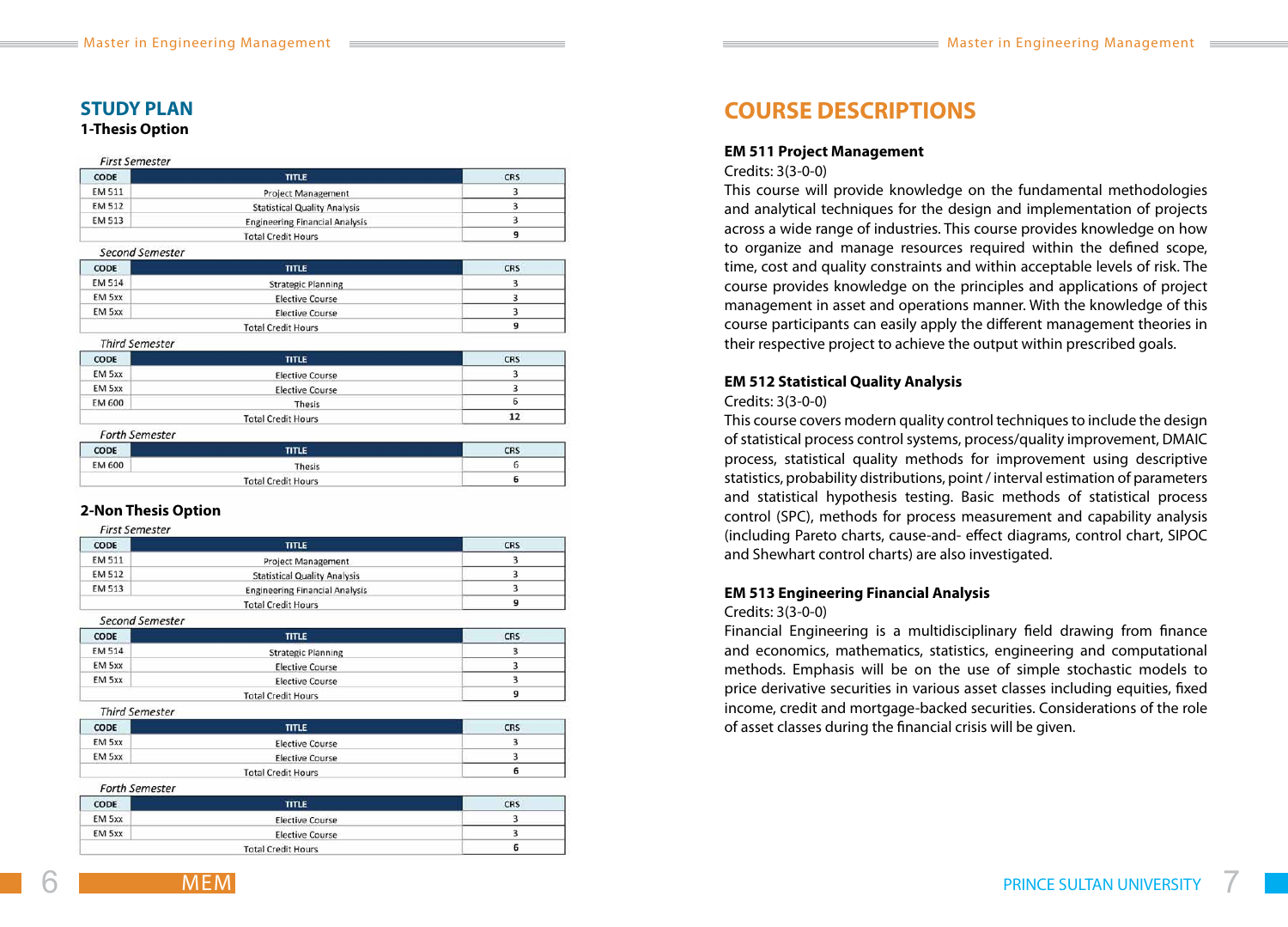#### **EM 514 Strategic Planning**

#### Credits: 3(3-0-0)

This course provides a functional knowledge of strategic planning: its nature, scope, elements and development as a critical area of management education and of the steps in the strategic planning process. Also, provides an overview and applications of strategic planning theories, methods, and group processes in different organizational environments. Participants will learn how to perform internal and external analyses, identify problems, formulate goals and objectives, develop action plans, and evaluate strategic plans.

#### **EM 531 Sustainable Construction**

#### Credits: 3(3-0-0)

This course provides advanced knowledge, problem-solving skills and a comprehensive understanding of the key aspects of sustainability in construction engineering. It has a particular emphasis on the future trends of global sustainable development. It is intended to provide vital awareness of current and future problems associated with the intervention of sustainability strategies and their integration in the construction sector. Topics include: Sustainable technology and building materials; Sustainable energy and environment; Environmental engineering and management practice; Sustainable urban planning strategies; Integration of energy strategies in the design of buildings.

#### **EM 532 Construction Technology and Methods**

#### Credits: 3(3-0-0)

This course provides an understanding of construction methods, building systems, material and equipment selection. It provides the Construction Manager and Developer with the knowledge required to effectively understand the various components of a building. This will include: the mechanical, electrical, plumbing and sprinkler systems; the exterior and roofs of buildings; the structural make-up of a project (concrete, steel, wood and stone); types of foundations that could be used for a project; materials for interior construction work. Some discussion will be held in regard to cost differences of materials and systems used and the efficiency of potential systems being considered.

## **EM 533 Construction Claims and Disputes Resolution**

#### Credits: 3(3-0-0)

The main purpose of having course is to elaborate the legal frame work for different construction claims which are recently observed in the construction industry. This course helps to introduce the different clauses in the Bill of Quantity book for managing the different claims and also strategy to resolve the dispute. With the knowledge of this course student can join the team of legal advisor for the dispute resolution process in their respective organization.

#### **EM 534 Construction Project Safety Management**

#### Credits: 3(3-0-0)

This course examines the management of labour and public safety for construction projects. It provides a comprehensive review of industry construction safety standards and public safety laws; such as international and local regulations; legal and economic issues of safety; risk reduction; risk & hazard identification and analysis.

## **EM 535 Application of Information Technology in Construction Project Management**

#### Credits: 3(3-0-0)

The purpose of having this course is to give knowledge regarding the different tools used for Information Technology and how these different tools can be effect the productivity of the project. Students will learn how IT tools can be applied during the different stages of the project to achieve the output in more professional way.

# **EM 537 Construction Project Scheduling and Planning**

#### Credits: 3(3-0-0)

This course provides advanced techniques in plan and schedule development and implementation for project management during the programming or construction phase of a project. Also the course covers monitoring, updating, and controlling the project schedule; earned value; analyzing change orders and delays; network models; resource levelling and equipment movement, and dispute-avoidance and considerations. Also the course covers a construction project schedule using computer software applications.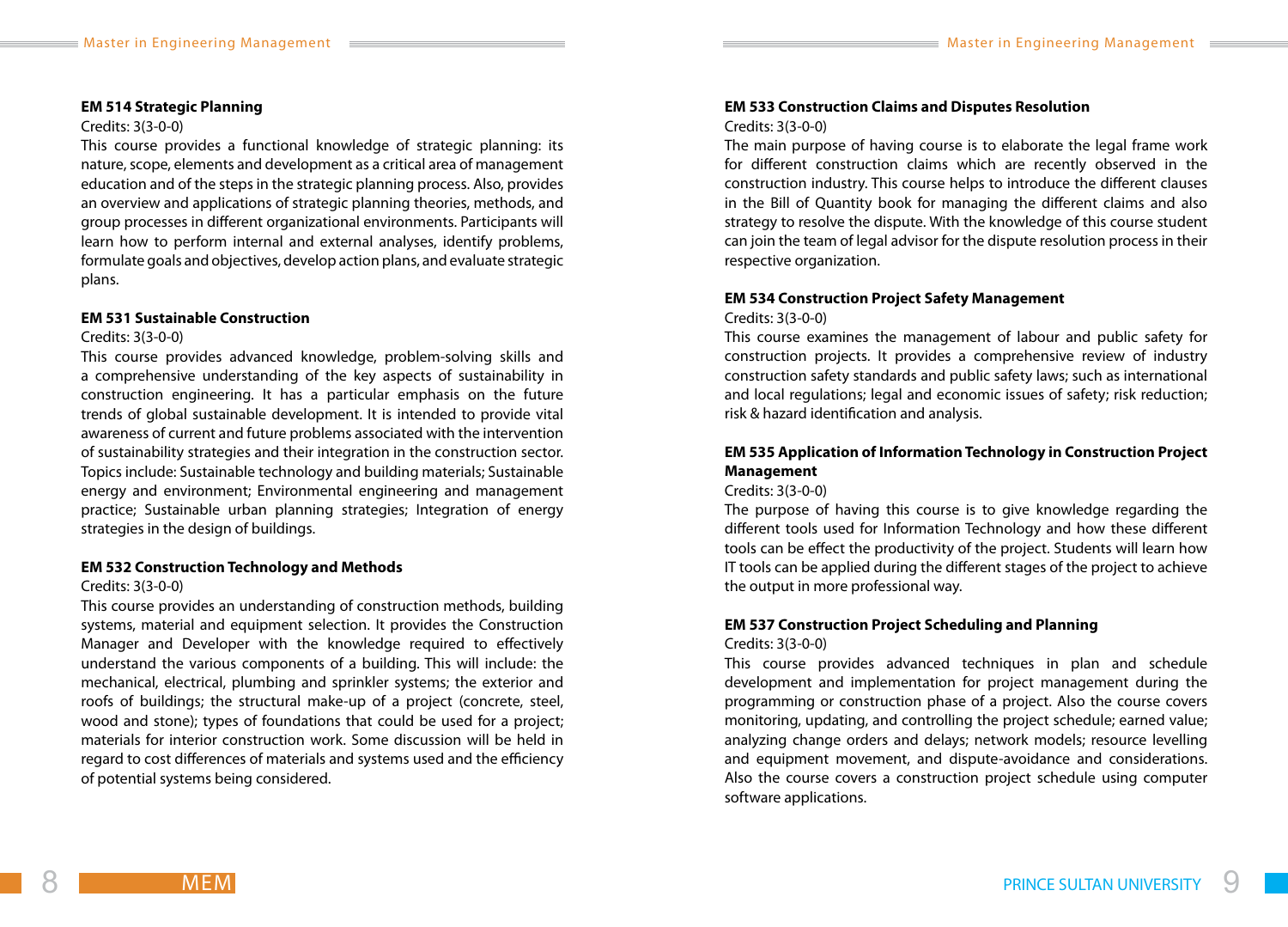#### **EM 538 Green Buildings**

#### Credits: 3(3-0-0)

The growth of the green and sustainable building market has been widely publicized recently, accelerated largely by government policies and rising recognition that such buildings are more sustainable, environmentfriendly and economical to operate in the building construction industry. The course explores basic knowledge of green building principles and practices on the basis of Leadership in Energy and Environmental Design (LEED) rating system. The course also studies LEED Score System in order to evaluate green building design and construction as well as building operation and maintenance, which is categorized in eight basic areas: Location and Transportation, Sustainable Sites, Water Efficiency, Energy and Atmosphere, Materials and Resources, Indoor Environmental Quality, Innovation, Regional Priority.

#### **EM 539 Special Topics in Construction Management**

Credits: 3(3-0-0)

This course covers a new or specialized topic in Construction Management for which there is a strong faculty and student interest, but is not covered in other courses.

#### **EM 551 Lean Manufacturing**

#### Credits: 3(3-0-0)

Lean manufacturing is a systematic method for the minimizing (or eliminating) of waste within a manufacturing system. The wastes to be eliminated in lean manufacturing include overproduction, waiting time, transporting, inappropriate Processing, excessive inventory, excessive Motion, and defects. Lean manufacturing improvement techniques creates a culture that is constantly improving productivity, facilitating innovation, speeding the market and maintaining a competitive edge.

## **EM 552 Inventory Control and Production System**

#### Credits: 3(3-0-0)

The current course aims to give students ability to inventory management principles, material quantitative techniques, Inventory control systems, Inventory and material management, Inventory costs, for different productions systems (pull, push, and hybrid). Further, the course includes, inventory classifications, Economic order quantity, Materials cost methods, and Material Requirement Planning.

#### **EM 553 Introduction to Operation Engineering Management Decision Analysis**

#### Credits: 3(3-0-0)

Understand the philosophical background and analytical tools of decision analysis. Tools include decision trees and influence diagrams. The course covers methods of representing alternatives, uncertainty, risk and conflicting objectives and the use of maximum expected value criterion in finding optimal decision. Applications include a variety of business and management problems. The course requires a project that makes use of decision analysis methodology for a certain management or business problem.

#### **EM 554 System Simulation**

#### Credits: 3(3-0-0)

Simulation is becoming an important tool in most management discipline as a method for analyzing, improving or investigating process performance. Theoretical aspects concern the performance evaluation of a system by means of Monte Carlo estimation. The practical aspects concern of being able to capture a realistic production, manufacturing, services system, logistic system, into an abstract simulation model.

# **EM 555 Advanced Optimization for Engineering Management**

#### Credits: 3(3-0-0)

This expands operations research techniques to general convex programming. Topics include quadratic programming, geometric programming, semi-definite programming, stochastic programming, dynamic programming and minimax programming. Applications include portfolio optimization, energy optimization, network design and operation, finance, supply chain management and scheduling. The course will also demonstrate convex programming using interior point methods and includes a course project using MATLAB.

#### **EM 556 Quality Management for Engineers**

#### Credits: 3(3-0-0) This course is designed to define quality problems and how to implement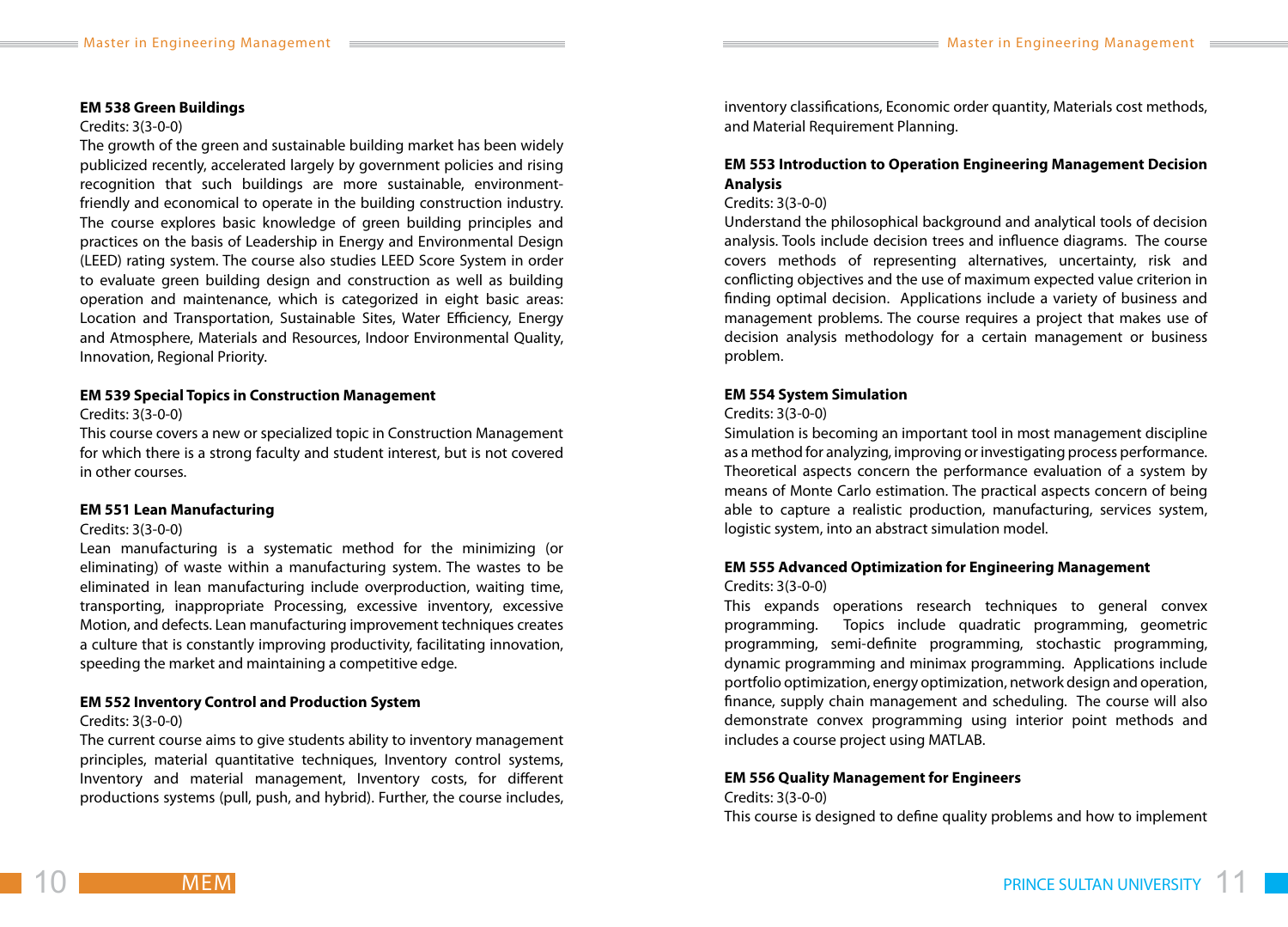solutions to successfully make positive changes in the organization by using modern quality concepts, tools and techniques. Principals of quality leadership, quality philosophies and quality management will be presented to students in order to enhance the productivity and improving the quality in the establishment they work for.

#### **EM 557 Engineering Risk Management**

#### Credits: 3(3-0-0)

The purpose of this course is give knowledge about the current risk assessment and management for different engineering projects. Students can design the process for risk analysis and with the knowledge of risk management for different project and control the uncertainty. The knowledge of risk management will help them in decision making.

#### **EM 558 Supply Chain Engineering**

#### Credits: 3(3-0-0)

Presents modern quantitative techniques for designing, analyzing, managing, and improving supply chains using deterministic and probabilistic models. Topics include a macro view of supply chains, demand forecasting, aggregate planning, sequencing and scheduling, inventory analysis and control, materials requirement planning, pricing and revenue management, contracts decisions, transportation decisions, location and distribution decisions, supplier selection methods, and global supply chains.

#### **EM 559 Special Topics in Industrial and System Engineering**

#### Credits: 3(3-0-0)

This course covers a new or specialized topic in Industrial and Systems Management for which there is a strong faculty and student interest, but is not covered in other courses.

#### **EM 560 Enterprise productivity**

MEM

#### Credits: 3(3-0-0)

Diagnosis and assessment of productivity loss, setting up productivity measurement program, productivity improvement methods, and tools utilized in enterprise productivity enhancement, the lean enterprise, case studies of assessing and improving productivity programs.

#### **EM 561 Six Sigma Processes**

#### Credits: 3(3-0-0)

The course will cover modern design tools and methods on the Six Sigma paradigm. Topics include tools and methods including process flow diagrams, cause and effect diagrams, gage R&R, organizational leadership, product development, system integration, critical parameter management, quality function deployment, concept generation, and strategy for organizing six sigma techniques in industry among many others. Provide useful tools to conceive new product requirements, design baseline functional performance, optimize design performance, and verify system capability.

#### **EM 571 Leadership and Organizational Behavior**

#### Credits: 3(3-0-0)

Students will learn about strategies, models and practices on how to manage engineering firms. Personal approach to leadership will be enhanced through students' engagements in self-reflection about his style and experience. Theory taught in the class related to leadership will be examined through course project relevance to student experience in his organization.

#### **EM 572 Communicating Technical Information**

#### Credits: 3(3-0-0)

This course aims at developing effective communication strategies that enable technical managers to connect with audience and achieve their related goals and remove barriers that block ideas. The course deals with enhancing communication strategies, writing and presenting technical information. Round table discussion a long with the assignments will enable students to learn how to persuade audience, readers and managements.

#### **EM 573 Marketing and Technology Venture**

#### Credits: 3(3-0-0)

The application of modern marketing and its application are introduced. Identifying the winning solution to satisfy the customer's needs is presented through functional plans addressing pricing and product distributions. Students will gain better understanding of modern marketing through analysis of global trends and regional variations of marketing concepts.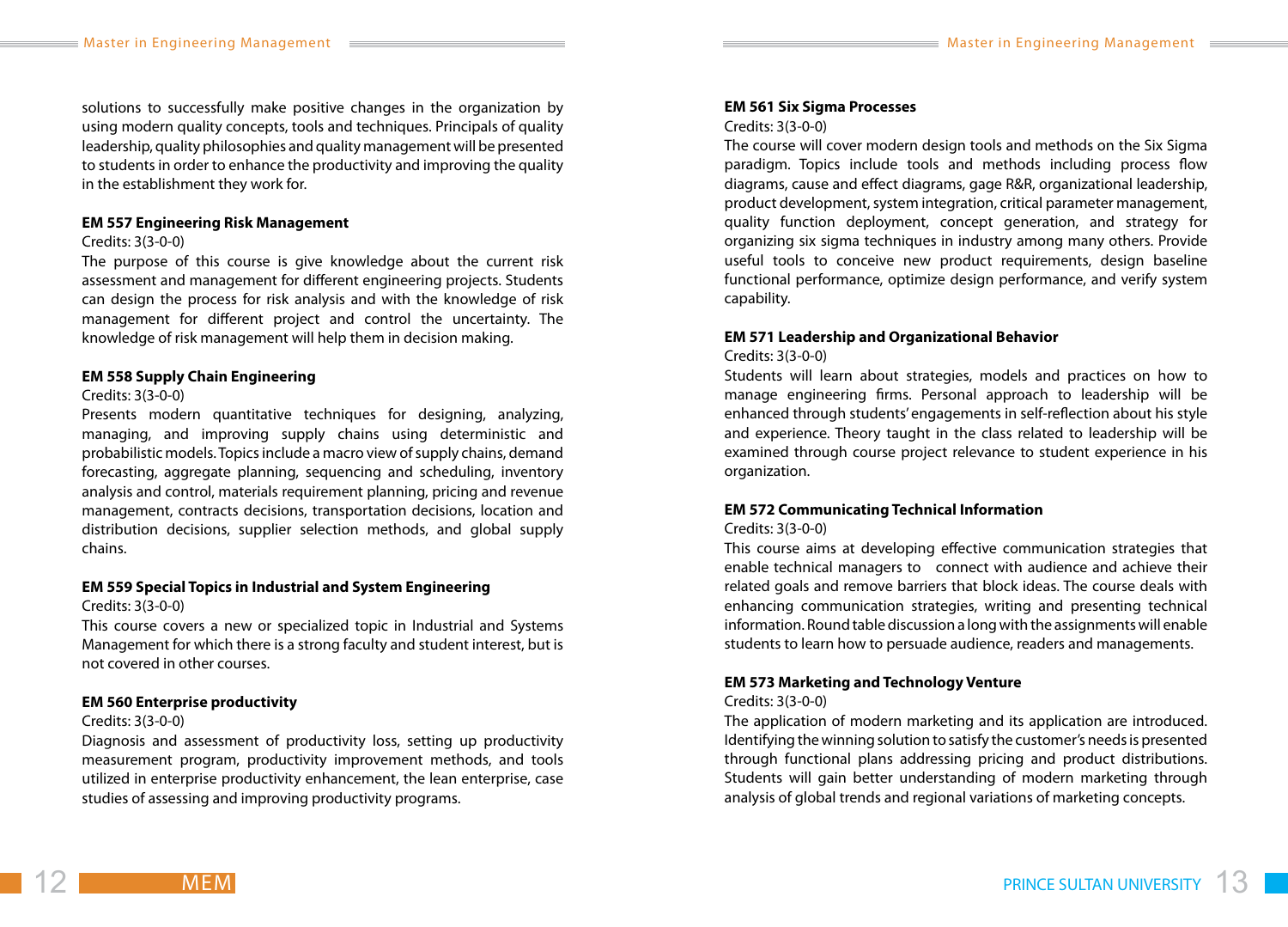#### **EM 574 Energy Resources Management**

#### Credits: 3(3-0-0)

Examine the four major components of energy management: supply, demand, regulation and environment; and the concepts and principles behind successful energy management. Topics include energy auditing and economic analysis; management control and maintenance systems; sustainability and high performance green buildings; alternative energy systems; boilers and fired systems; cogeneration and HVAC systems; ground source heat pumps; lighting and electrical management; natural gas purchasing; thermal storage; codes and standards; indoor air quality; utility deregulation and energy systems outsourcing; energy security risk analysis methods; and financing energy management projects.

#### **EM 575 Project Scheduling and Planning**

#### Credits: 3(3-0-0)

This course provides advanced techniques in plan and schedule development and implementation for project management during the programming or construction phase of a project. Also the course covers monitoring, updating, and controlling the project schedule; earned value; analyzing change orders and delays; network models; resource levelling and equipment movement, and dispute-avoidance and considerations. Also the course covers a construction project schedule using computer software applications.

#### **EM 576 Operations Management**

#### Credits: 3(3-0-0)

In this course, you will learn about the role of operations and how they are connected to other business functions in manufacturing- and service-focused organizations. You will learn and practice the use of decision-making frameworks and techniques applicable at all levels, from management-level strategic decisions such as connecting process to the needs of various customer segments, to front-line tactical decisions such as choosing between ordering larger quantities vs. ordering more frequently.

#### **EM 578 Data Mining for Engineering Applications**

Credits: 3(3-0-0)

This course introduces data mining concepts and statistics/machine learning techniques for analyzing and discovering knowledge from large data sets

that occur in engineering domains such as manufacturing, healthcare, sustainability, and energy. The topics covered in this course include data reduction, data exploration, data visualization, concept description, mining association rules, classification, prediction, and clustering. The course discuses data mining case studies that are drawn from manufacturing, retail, healthcare, biomedical, telecommunication and other sectors.

#### **EM 579 Special Topics in Project Management**

#### Credits: 3(3-0-0)

This course covers a new or specialized topic in Project Management for which there is a strong faculty and student interest, but is not covered in other courses.

#### **EM 598 MSc Project**

#### Credits: 3(3-0-0)

A supervised research project aimed at providing practical and research experience in some aspects of engineering management is required for completion of the MSEM program. Students are expected to define the project, state its objectives, complete a literature review, set project specifications and methodologies that draw upon the tools and techniques studied in the program. A report and an oral defense presentation are required.

## **EM 599 Research Project**

Credits: 3(3-0-0)

Selected topics of current interest, to be designated by subtitle and publish a paper in a refereed journal/conference.

#### **EM 600 MSc Thesis**

Credits: (6-0-0) Master Thesis.